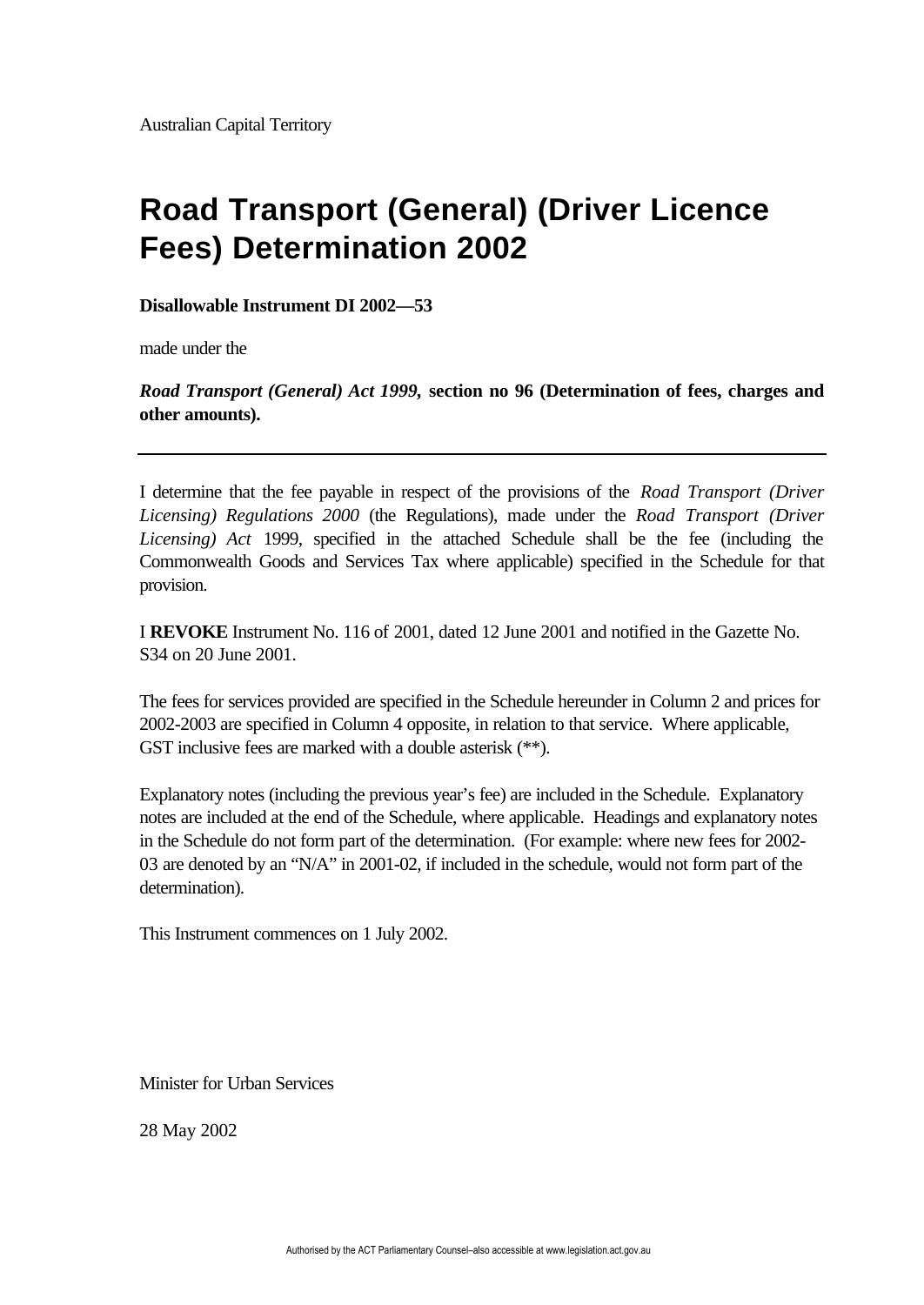## *THIS IS PAGE 1 OF THE SCHEDULE TO THE DETERMINATION MADE BY THE MINISTER UNDER THE ROAD TRANSPORT (GENERAL) ACT 1999.*

| <b>Provision of</b><br>the Road                     | Description of matter for which fee<br>is payable                                                              | <b>Fee Payable</b> | <b>Fee Payable</b> |
|-----------------------------------------------------|----------------------------------------------------------------------------------------------------------------|--------------------|--------------------|
| <b>Transport</b>                                    |                                                                                                                | \$                 | \$                 |
| (Driver<br>Licensing)<br><b>Regulations</b><br>2000 |                                                                                                                | 2001-2002          | 2002-2003          |
| (1)                                                 | (2)                                                                                                            | (3)                | (4)                |
|                                                     |                                                                                                                |                    |                    |
| Subregulations<br>$17(1)$ & 86(1)                   | Issue or renewal of a learner licence<br>valid for 2 years                                                     | 28.00              | 28.00              |
| Subregulations<br>$17(2)$ & 86(1)                   | Issue or renewal of a learner licence<br>receipt valid for 2 years                                             | 28.00              | 28.00              |
| Paragraph<br>67(1)(a)                               | Issue of a learner motorcycle licence<br>where special circumstances exist, valid<br>for 2 years.              | 34.50              | 35.35              |
| Paragraph<br>67(1)(b)                               | Issue of a provisional licence where<br>special circumstances exist, valid for 12<br>months                    | 34.50              | 35.35              |
| Subregulations<br>$32(1)$ & 86(1)                   | Issue or renewal of a provisional licence<br>valid for 3 years                                                 | 66.60              | 70.20              |
| Subregulations<br>$40(1)$ & 86(1)                   | Issue or renewal of a full licence valid<br>for 5 years                                                        | 111.00             | 117.00             |
| Paragraph<br>67(1)(b)                               | Issue of a full licence where special<br>circumstances exist, valid for 12 months                              | 34.50              | 35.35              |
| Subregulation<br>49(3)                              | Issue of a restricted licence to comply<br>with a Court Order                                                  | 131.00             | 134.25             |
| Subregulations<br>$52(3)$ & 86(1)                   | Issue or renewal of a probationary<br>licence valid for 12 months                                              | 131.00             | 134.25             |
| Subregulation<br>107(3)                             | Renewal of a certificate of accreditation<br>for an accredited driving instructor for a<br>period of 12 months | 53.00              | 54.30              |
| Paragraph<br>69(5)(b)                               | First or subsequent practical driving test                                                                     | 41.00              | 42.00              |
| Paragraph<br>69(5)(b)                               | Surcharge for the changing of a practical<br>driving test booking                                              | 11.00              | 11.00              |
| Paragraph<br>89(1)(c)                               | Issue of a replacement licence where a<br>licence has been damaged, stolen, lost<br>or destroyed.              | 25.50              | 25.50              |